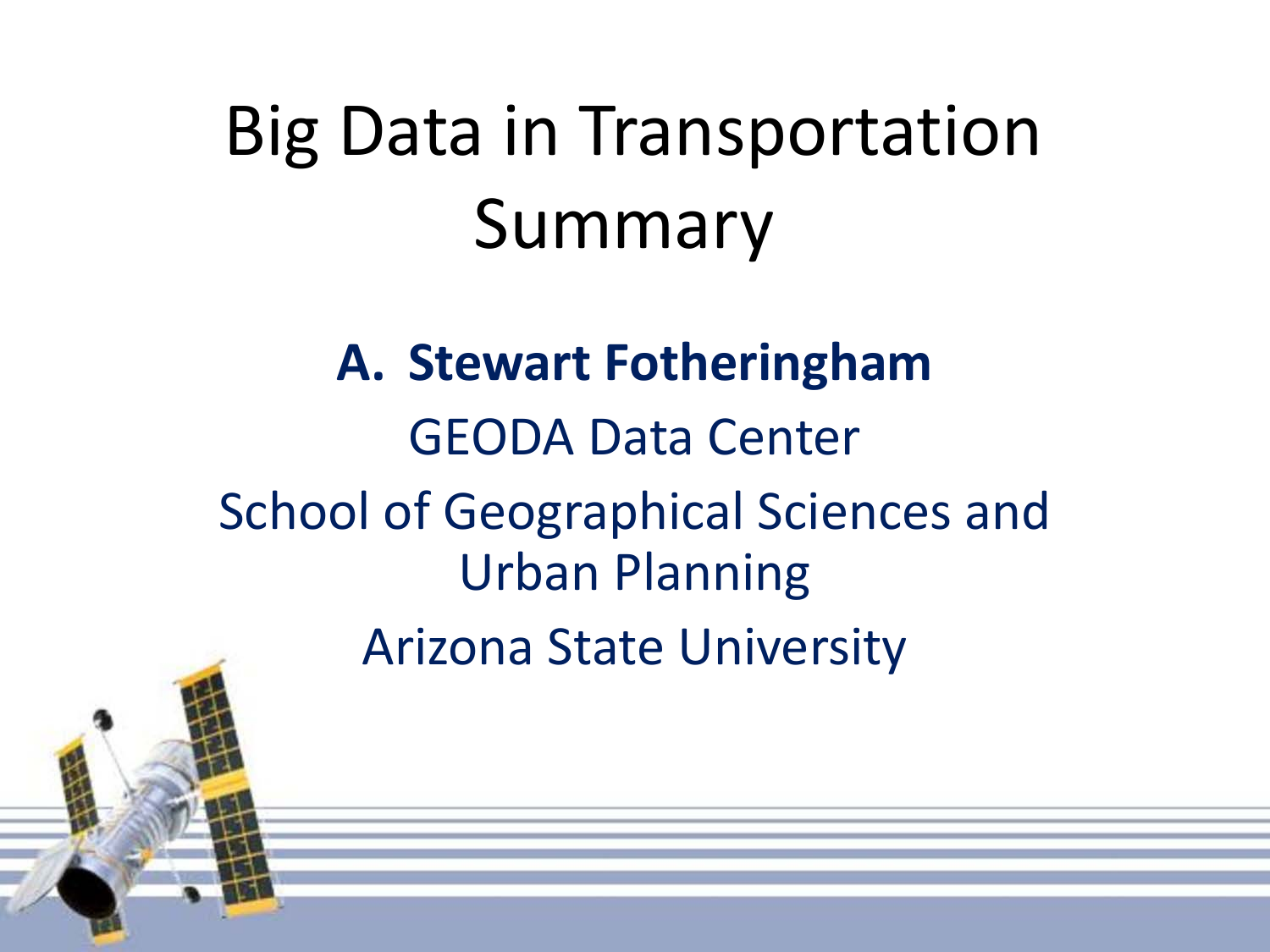# Big Data in Transportation Prophesized Summary

**A. Stewart Fotheringham** GEODA Data Center School of Geographical Sciences and Urban Planning Arizona State University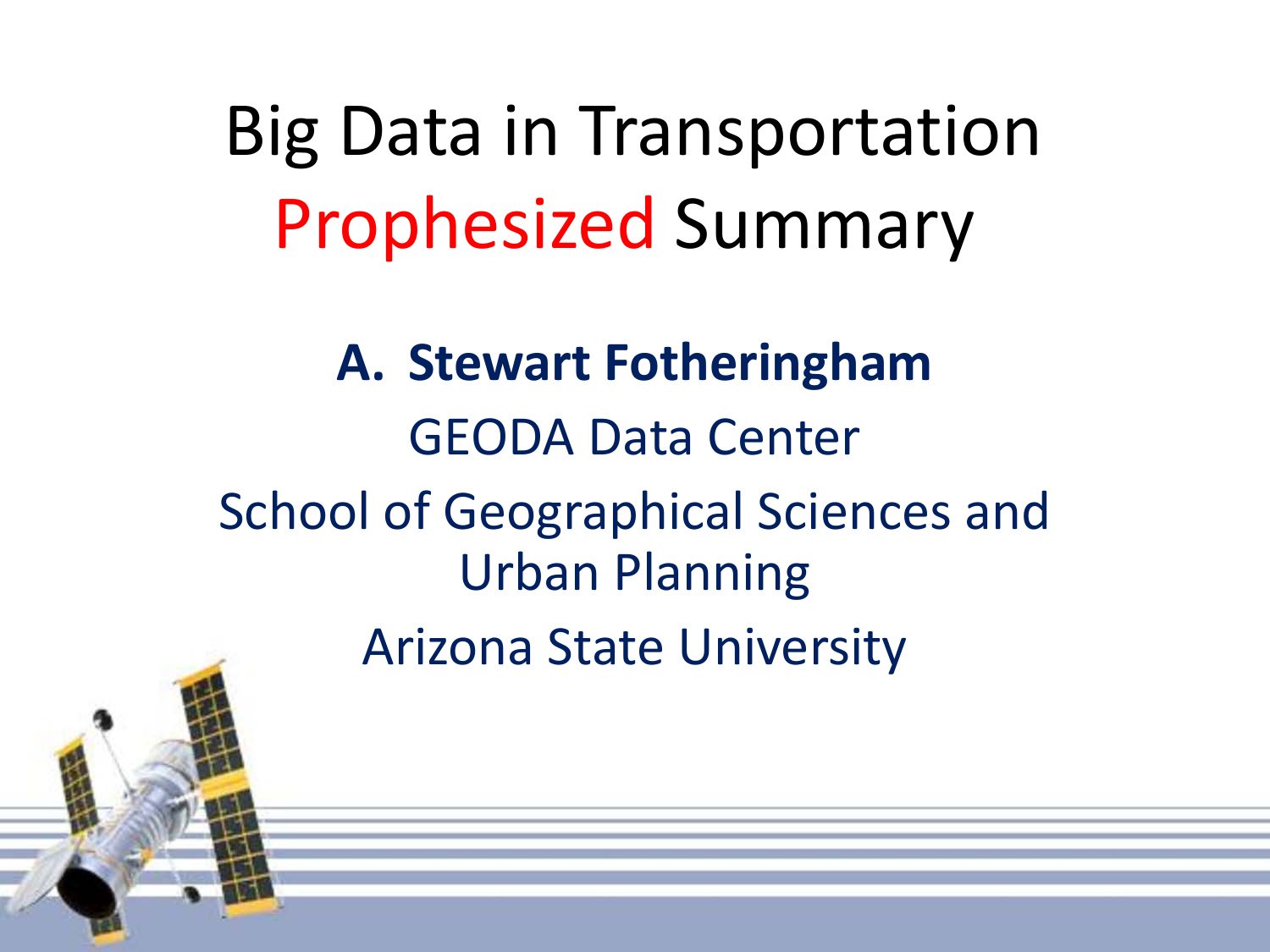**Three 'Facts' Eight Issues**

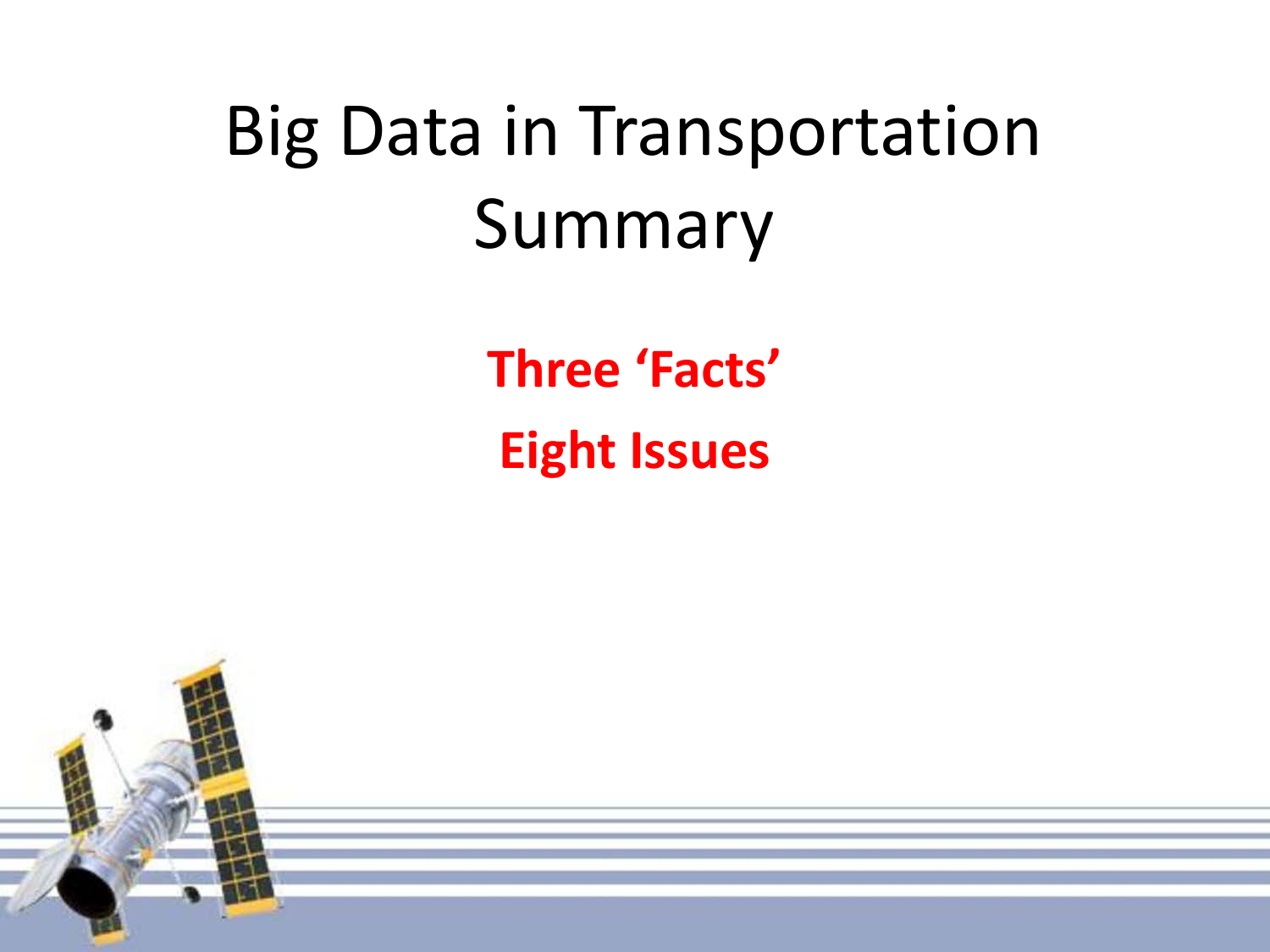#### **Fact 1: The Big Data Era is here**

- **New technologies for collecting spatial data**
- **New sources of data (social media etc)**
- **VGI (people, cars etc as sensors)**

**Number of companies in exhibition hall with Big Data as a selling point e.g. Otto**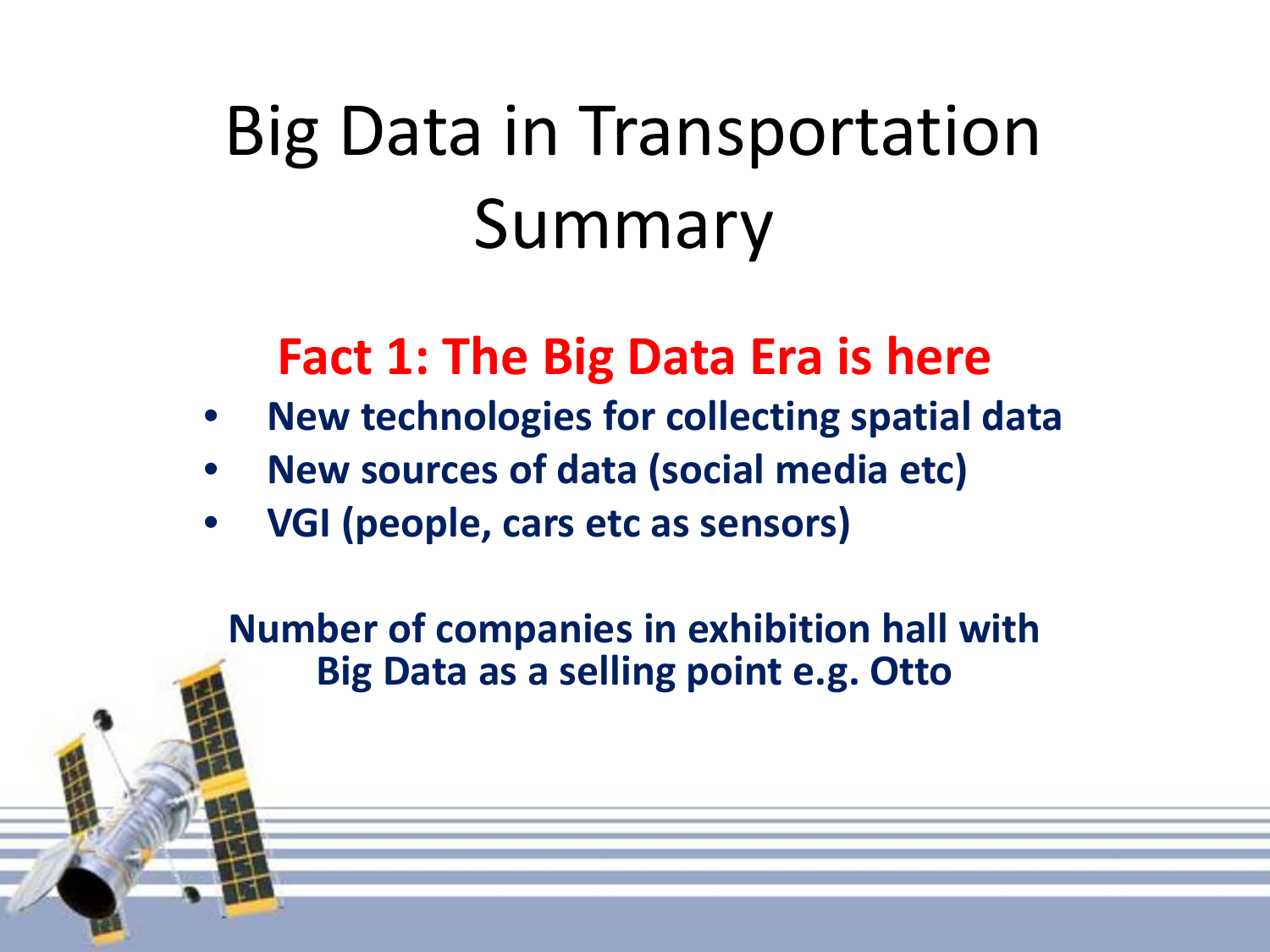#### **BUT**

#### **Just wait 10 years…**

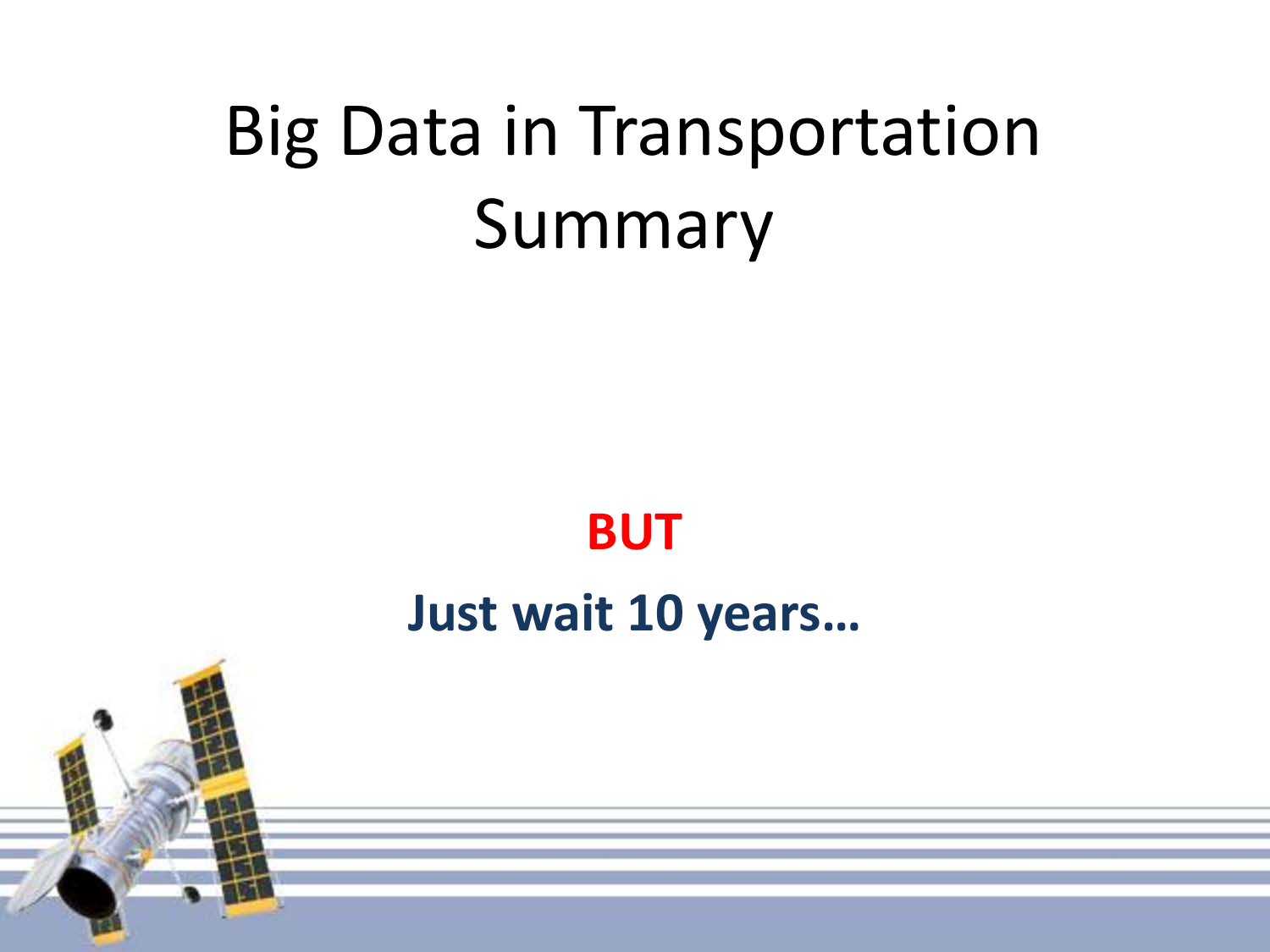### **Fact 2: Everything is becoming 'Smart' Smart implies 'monitored' and 'connected'**

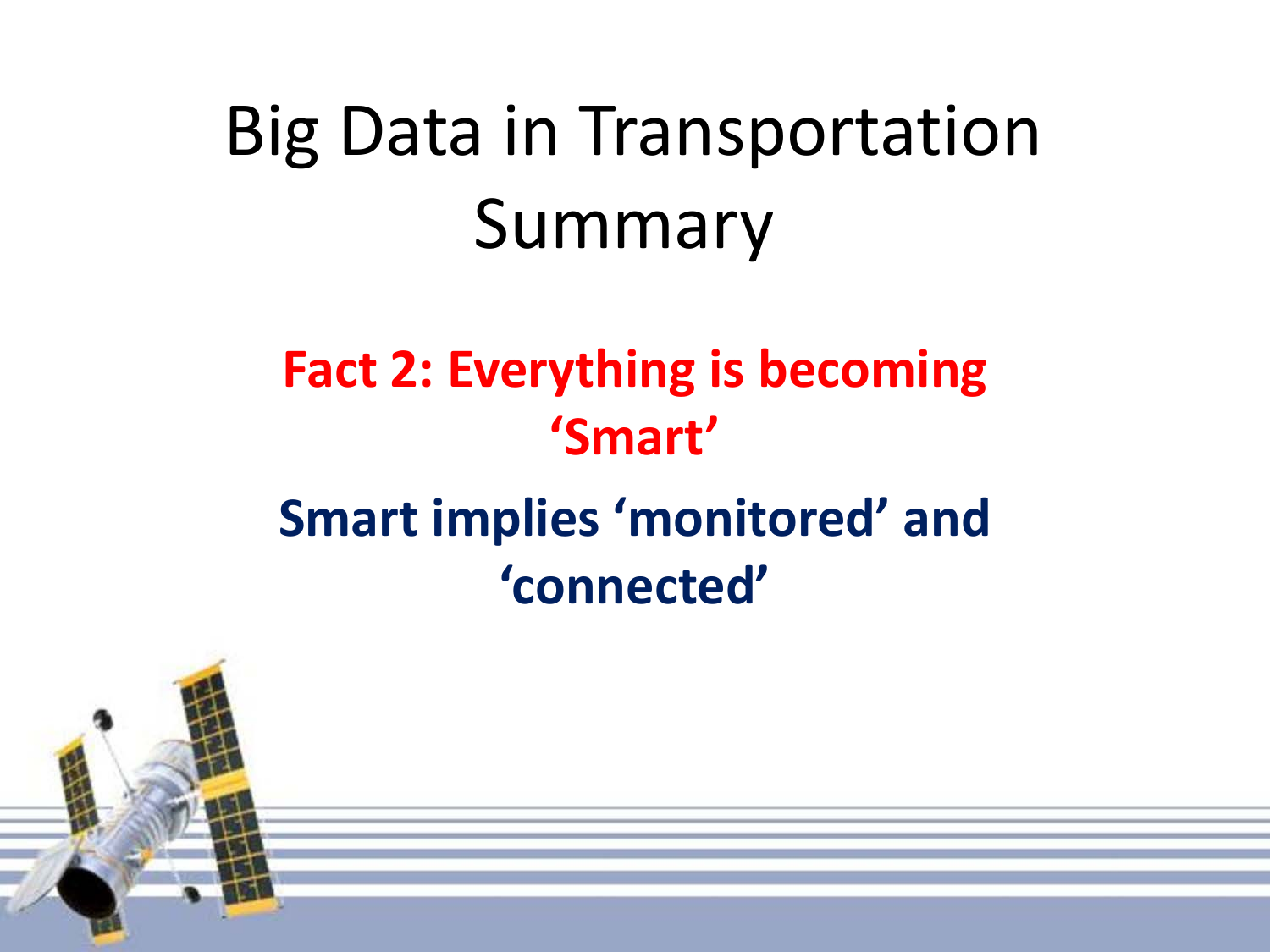

#### Everything is now connected and smart



Smart transportation Smart oil fields

 $\mathbf{c}$ 

Smart food

systems



healthcare



Smart energy grids

Smart retail



**Smart water** management

18

chains

**Smart countries Smart** 

weather

Smart regions

**Smart cities** 

Tools



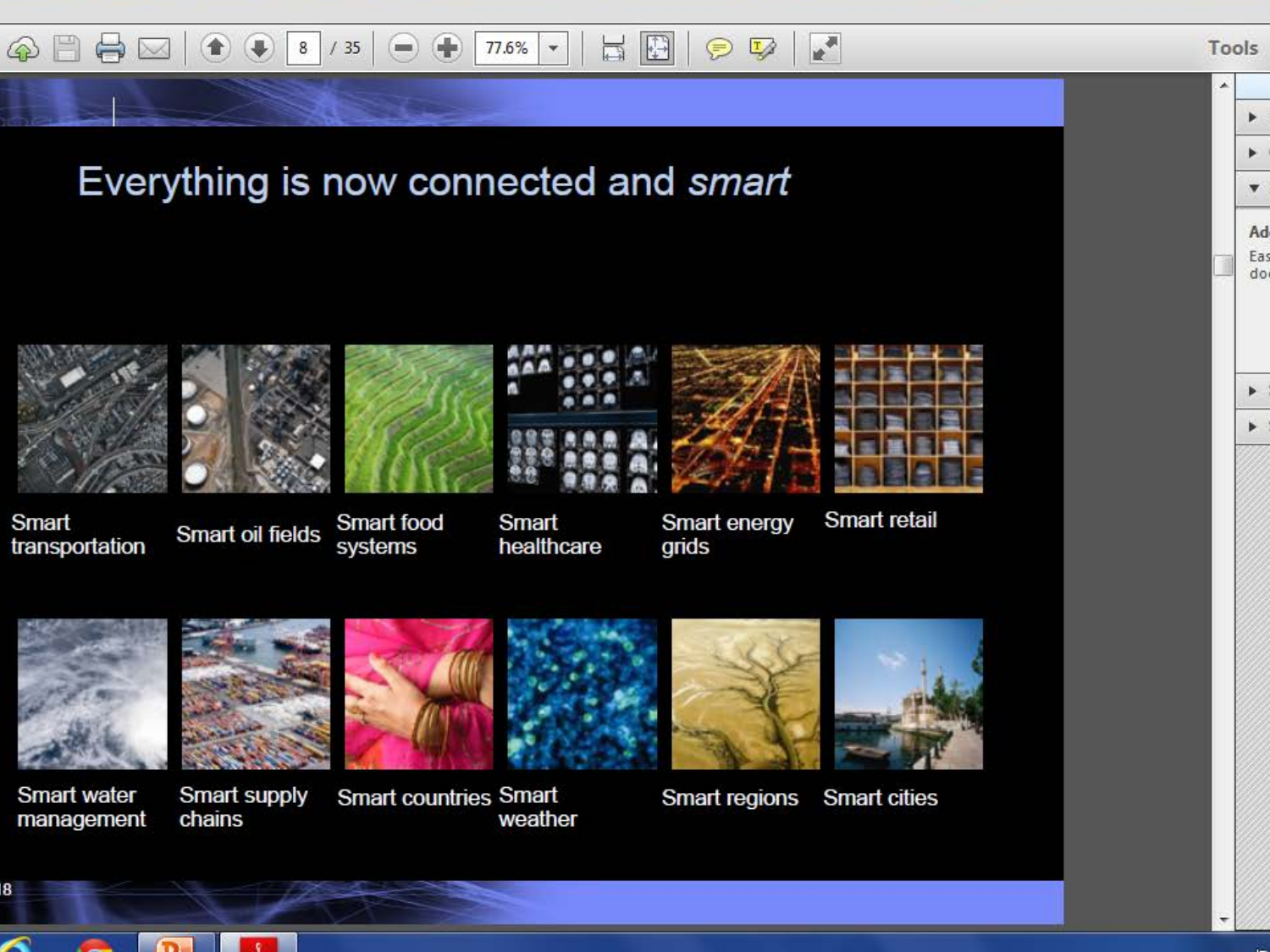**One consequence of smart systems is that we increase our ability to charge for individual usage rather than average usage**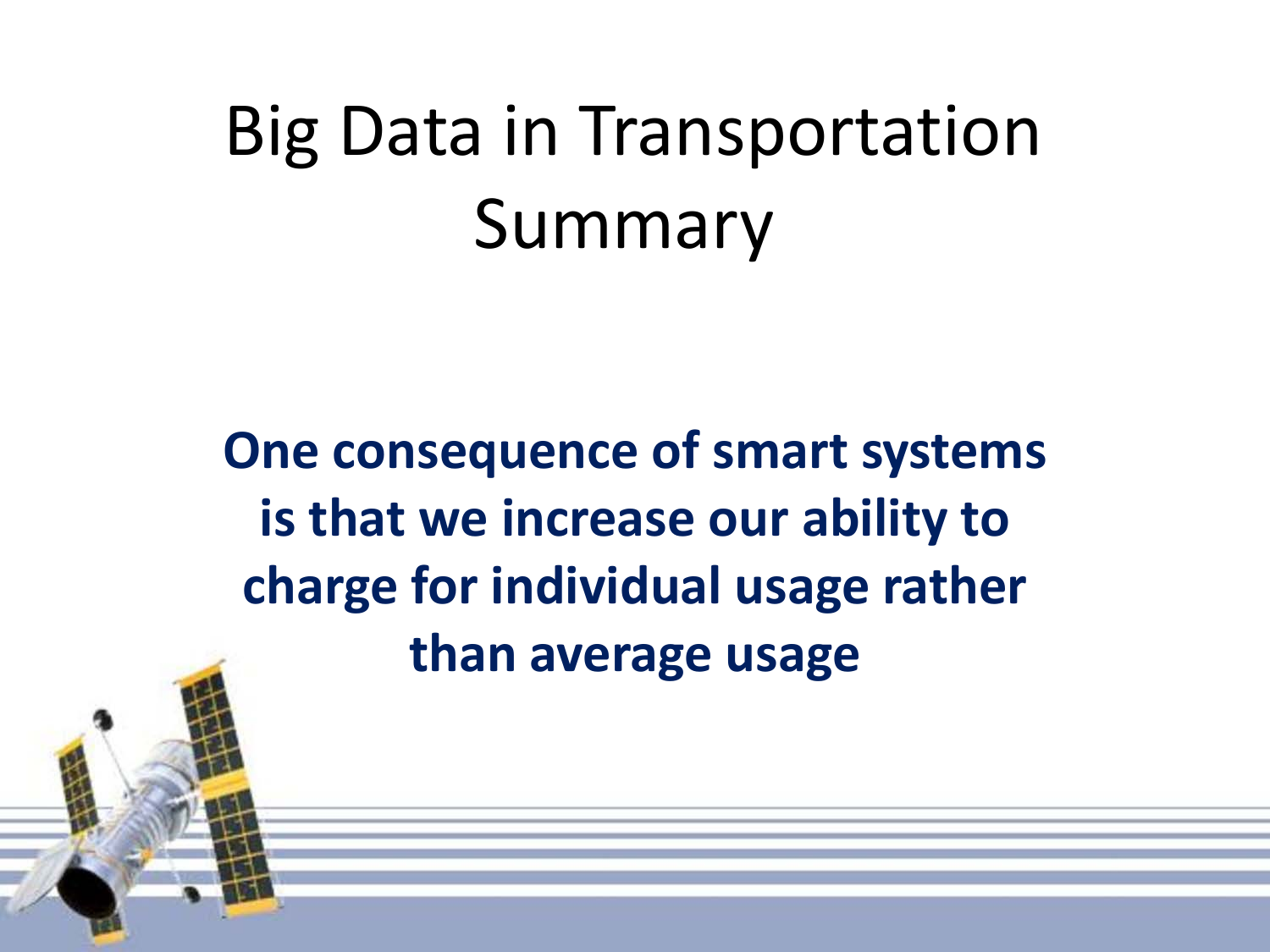- **Electricity**
- **Water**
- **Sewage**
- **Road usage (user fee, differential pricing by time of day, day of the week)?**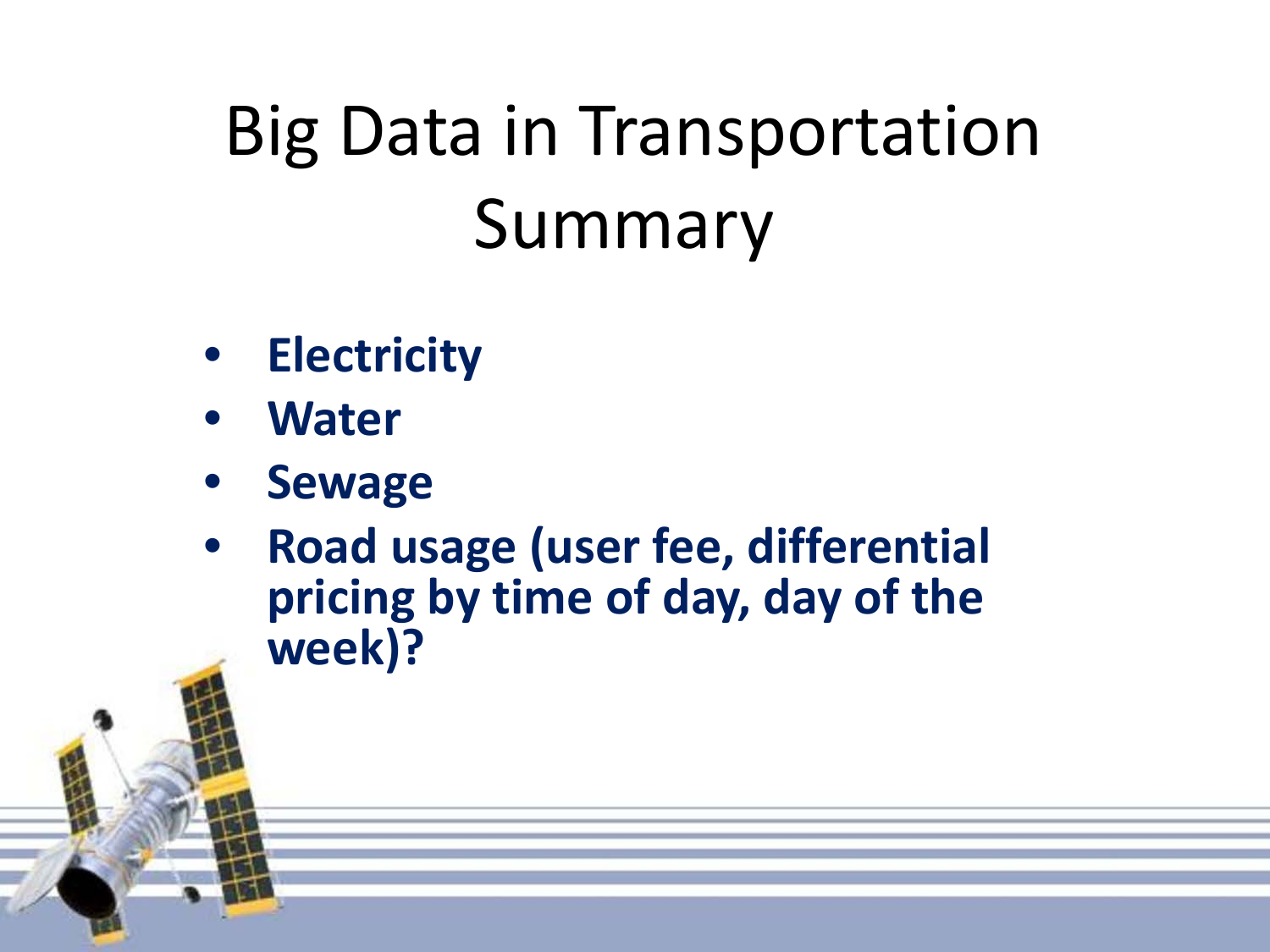**Fact 3: We have increasing capability of monitoring systems in real time (or at least quickly) e.g. road use population distribution**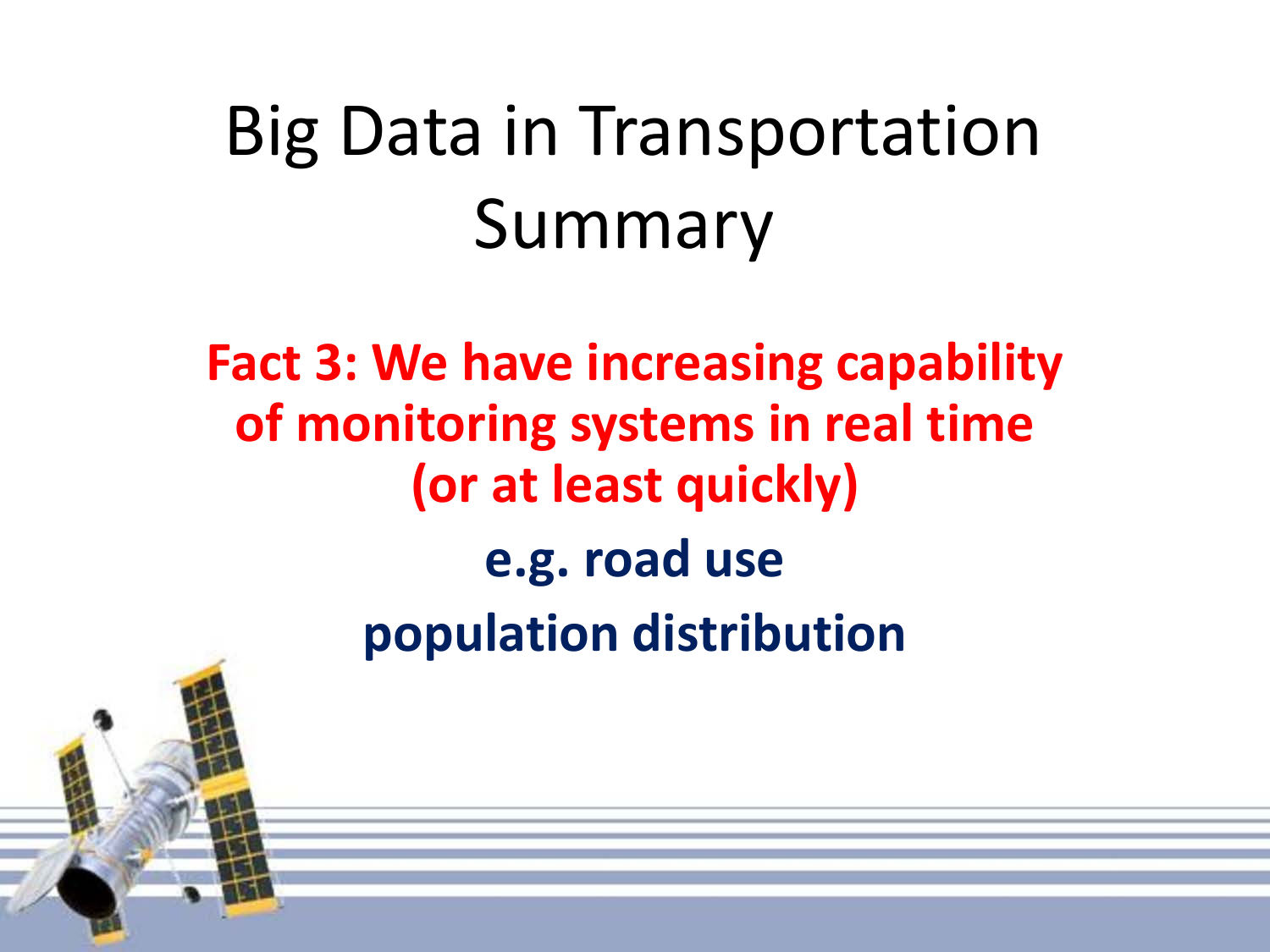**Issue 1: Privacy** 

**We have the ability to track people 24/7. How do we weigh the pros vs the cons of this? How much surveillance are individuals willing to put up with?**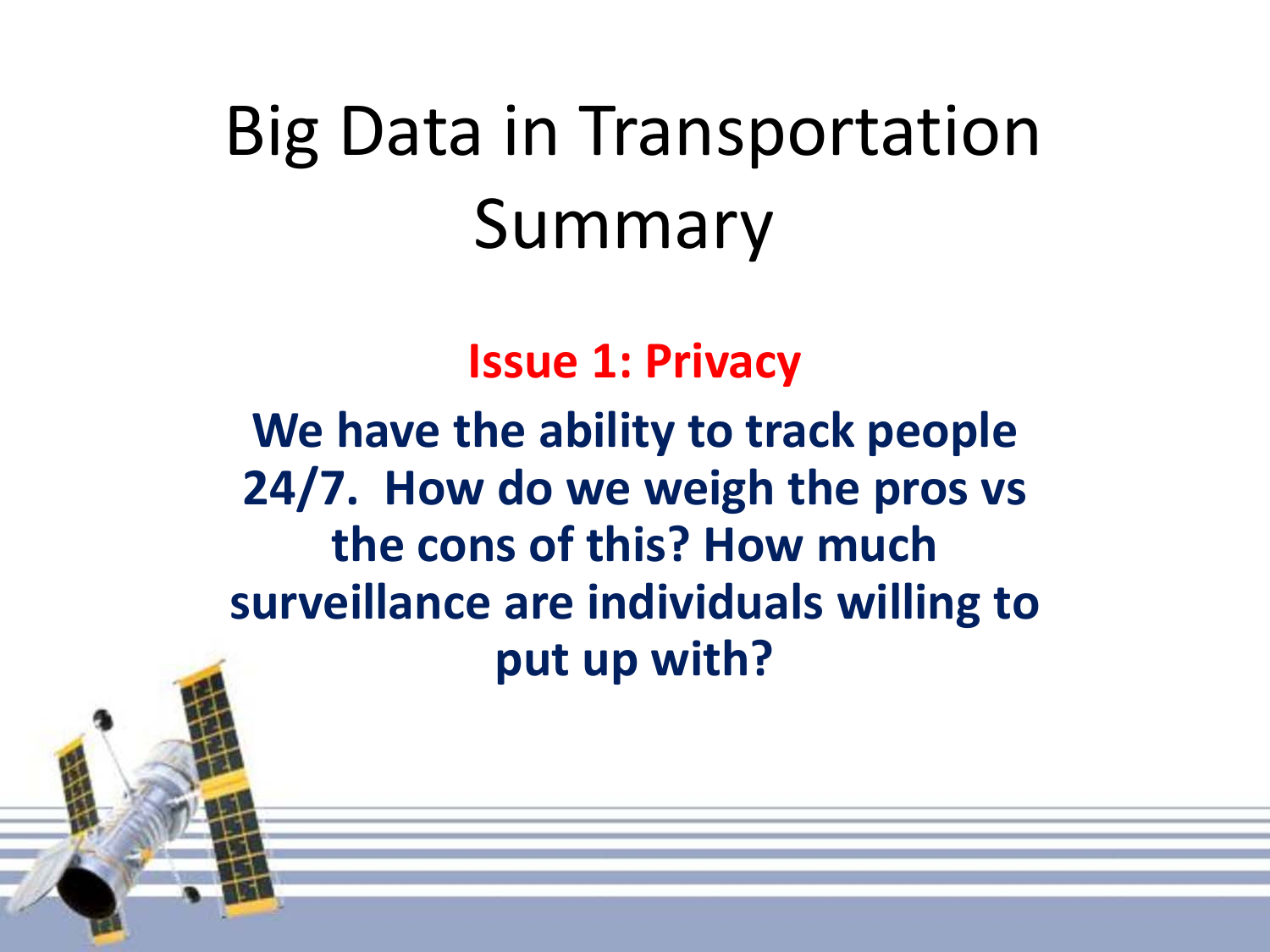**Issue 2: Representativeness Social media data is NOT representative of general population Cell phone data is NOT representative (provider coverage; demographics) Other data are: monitors; satellite data**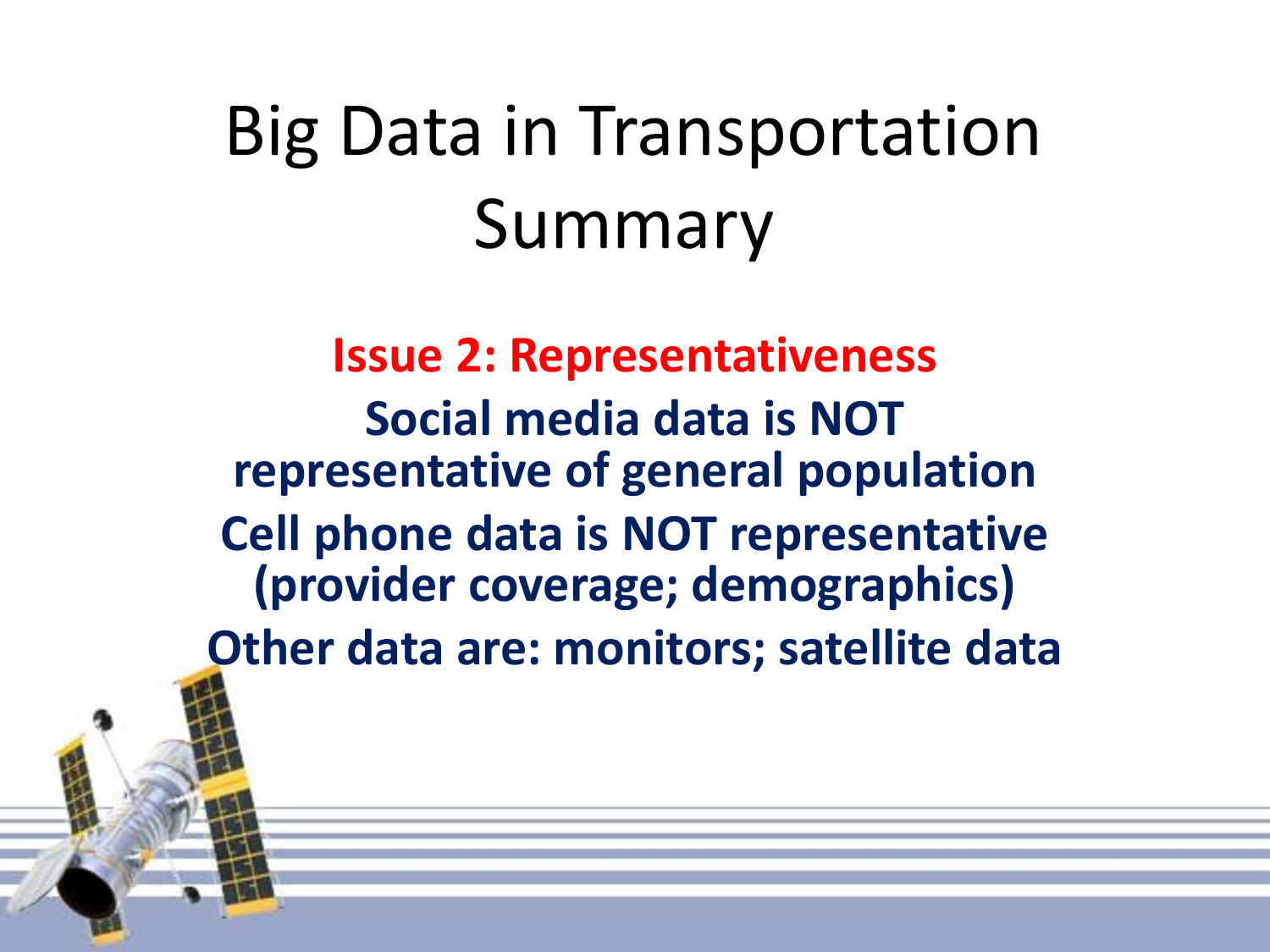**Issue 3: Insight vs Data Volume Does more data always equal better insight? Can data confuse rather than clarify? Using large, hyper-dimensional data sets to make** *more informed decisions* **is the real challenge**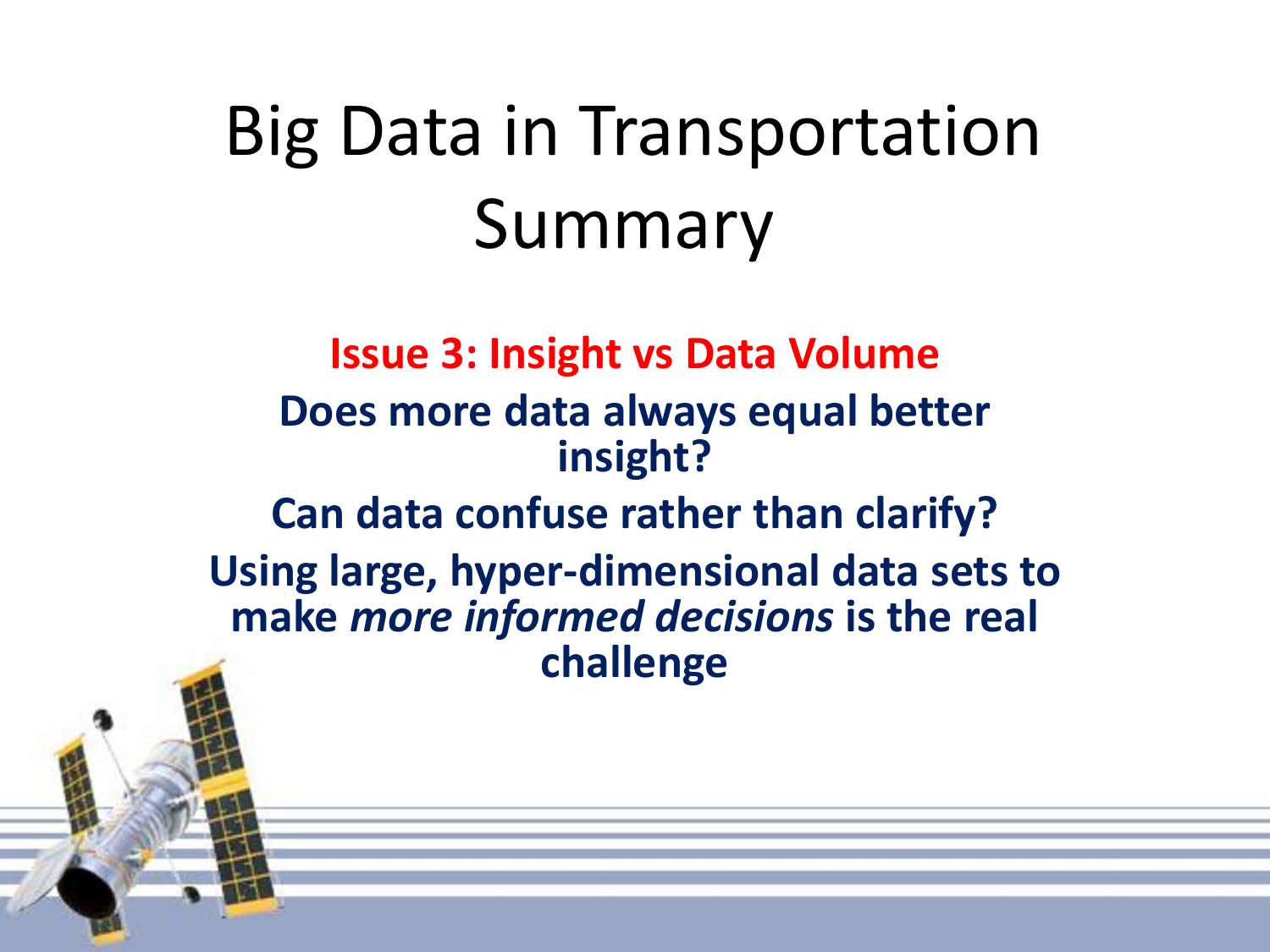**Issue 4: Data Quality How do we ensure we get good quality data from 'unregulated' sensors? e.g. openstreetmap vs National Mapping Agencies cf Wikipedia**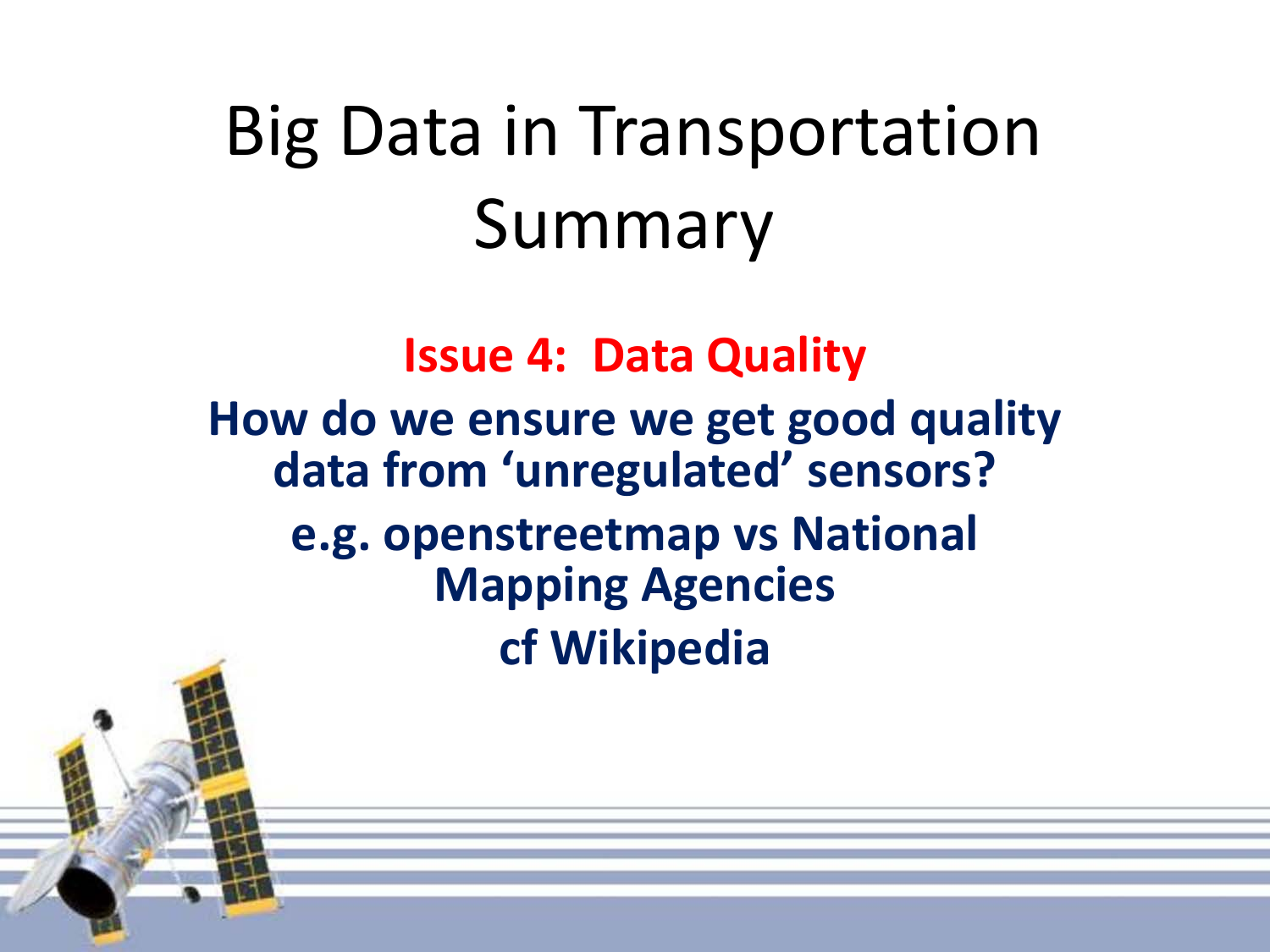**Issue 5: Moving from Deductive Reasoning to Inductive Reasoning Data-driven analysis is now becoming the 'norm' and theory is taking a back seat – good or bad?**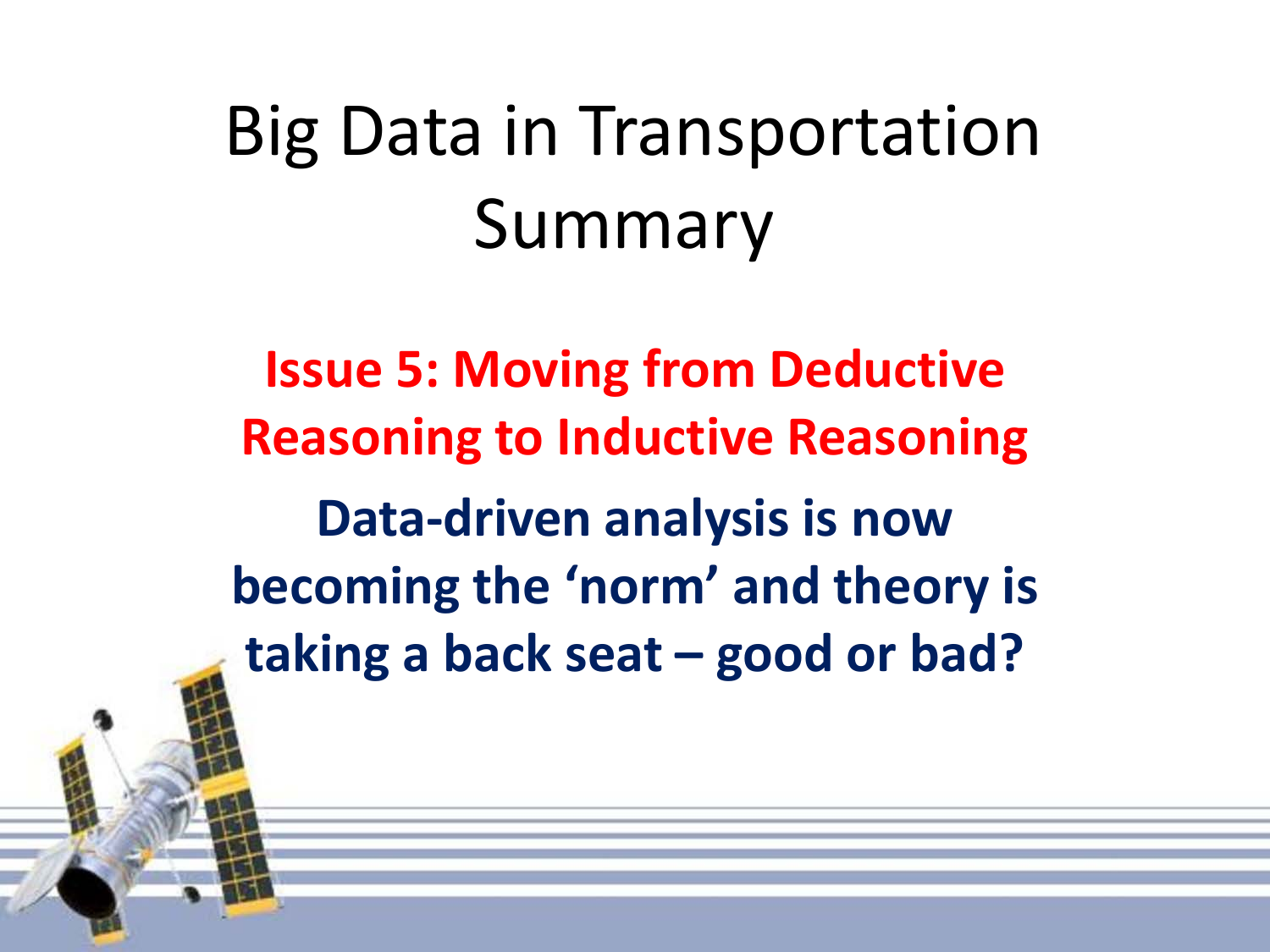**Issue 6: Just because you identify a problem, doesn't mean you solve it** 

**e.g. traffic congestion – how do you get people to modify their behavior?**

**And then what happens if everyone does?**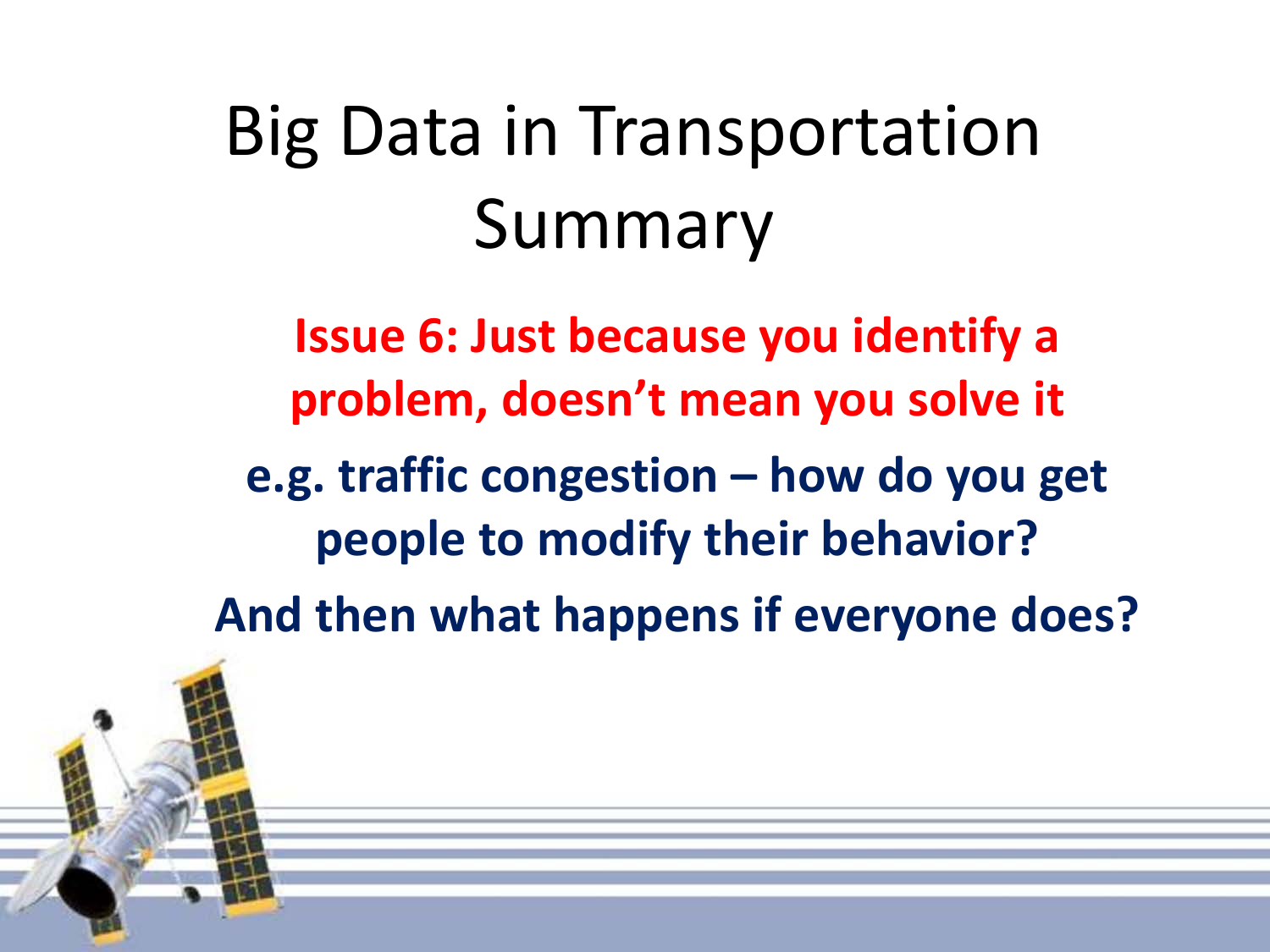**Issue 7: There will be winners and losers in the Big Data Era** 

**Winners: those who take advantage of new technology and data e.g. Taxis – Uber; Delivery services; tourist ind. Losers: Those who are currently gatekeepers to data / information /knowledge e.g. Travel agents;** 

**Retailers National mapping agencies GPs**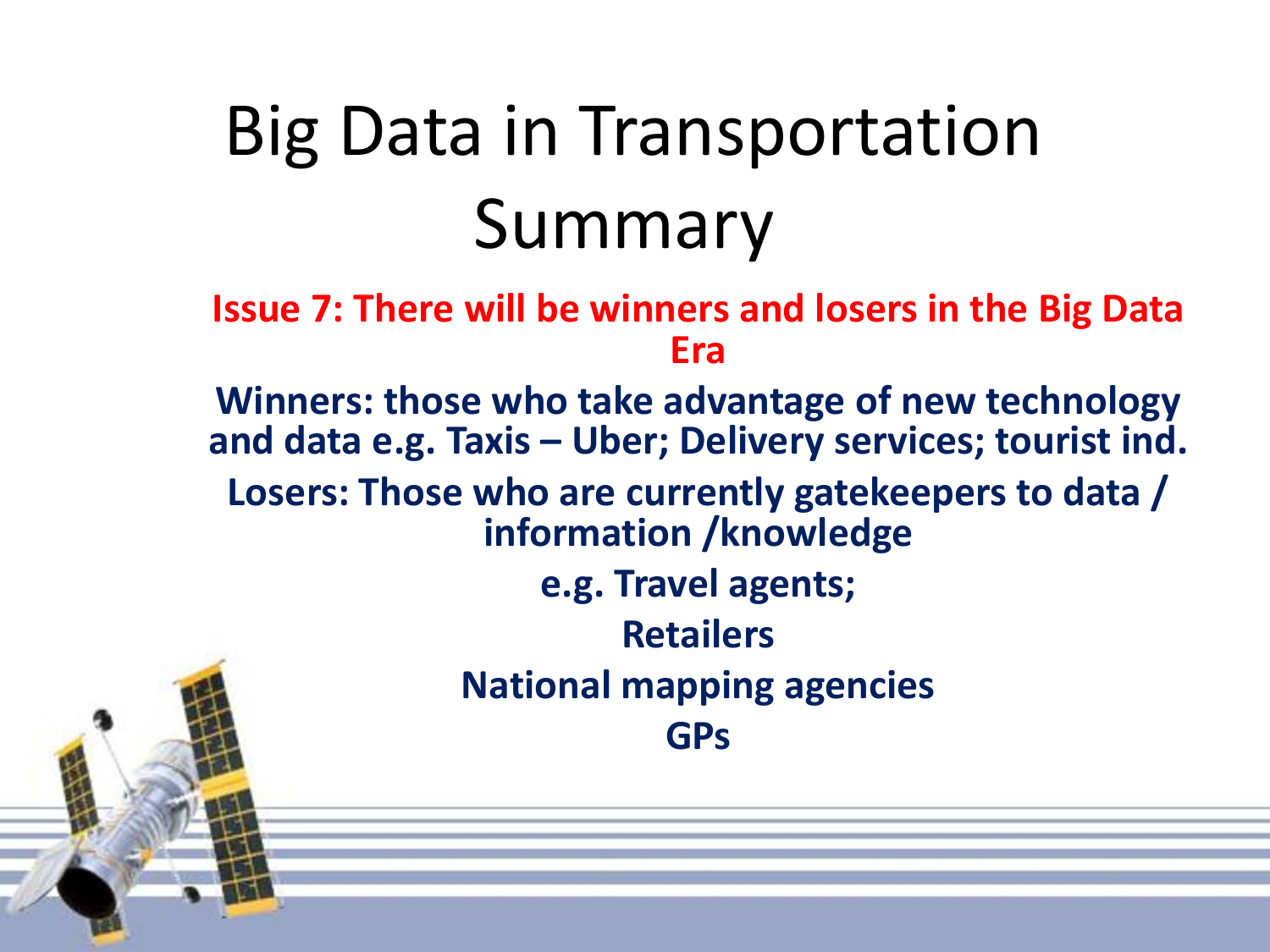**Issue 8: How do we ensure BIG DATA is a force for GOOD?** 

**Given most data relate to locations, we are entering Big Brother Era**

**Some surveillance is good; some is bad**

**How do we decide limits? Who decides?**